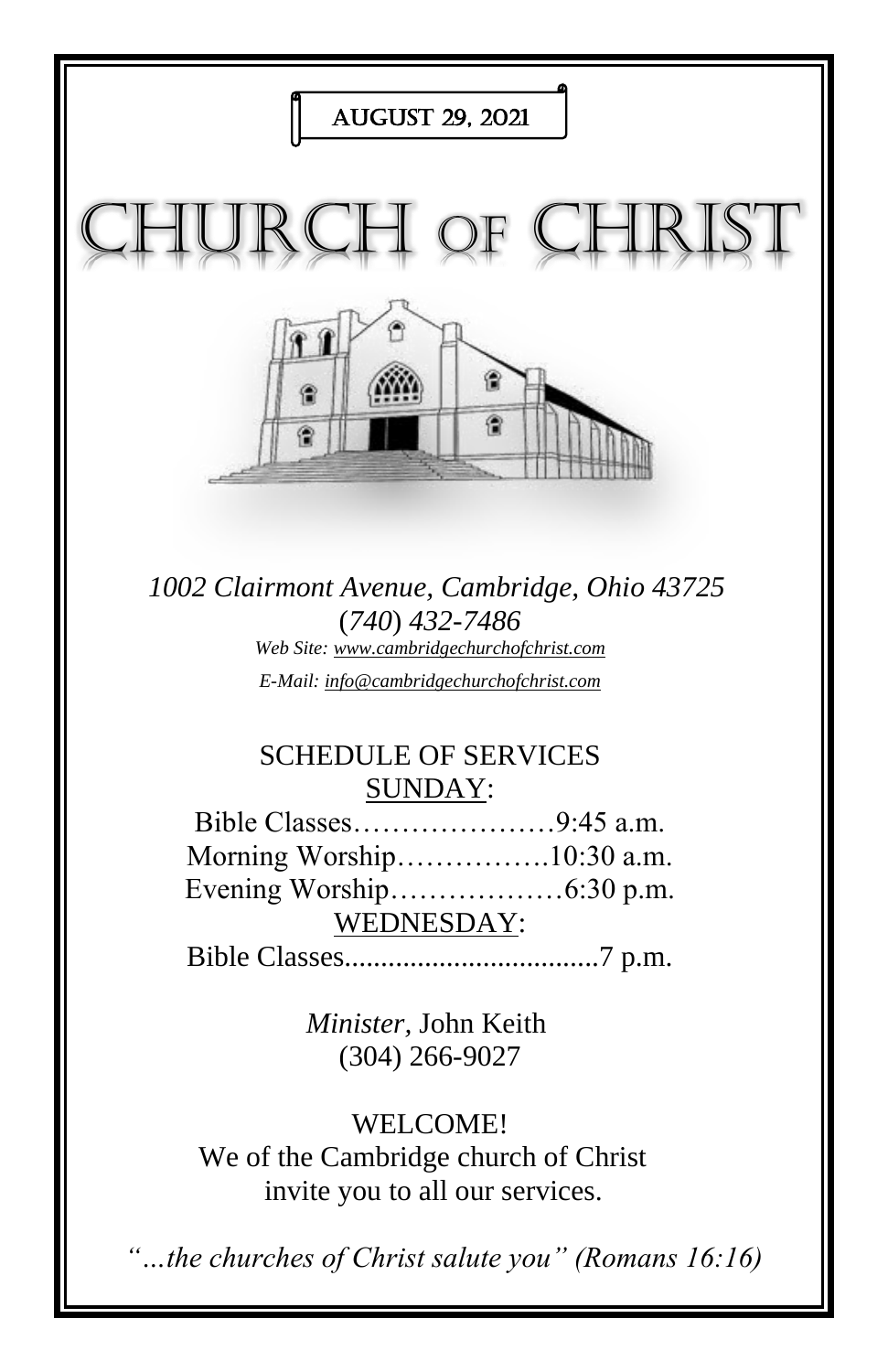#### **THE FALSE DOCTRINE OF FAITH ONLY**

### **INTRODUCTION**: Reading− James 2:21-26

- 1. Faith Defined: Heb. 11:1
	- A. Believing something as the result of testimony, or evidence
	- B. "The volitional commitment of an informed intellect" (Sztanyo).
- 2. Faith Described.
	- A. The assurance, foundation, or support upon which our hope lies.
	- B. Have never seen London or Paris, but I know they exist.
	- C. Neither have seen Christ, but the evidence is overwhelming

## **I. ACQUISITION OF FAITH**.

- A. Faith is NOT acquired by a miraculous operation of Holy Spirit.
	- 1. If so, all would believe− God shows no partiality (Acts 10:34).
	- 2. Since God shows no partiality, and since not everyone believes, then, either:
		- a. The Holy Spirit failed with some people, or, He does not operate in that fashion.
		- b. If faith "falls from Heaven" how is it that it *hits* some, and *misses* others?
- B. Faith comes to rational people through rational means.
	- 1. Words of Christ (Jn. 20:30-31; 17:20).
	- 2. Words of the Apostles (Rom. 10:17; 15:7; Acts 18:8; Acts 11:14; Lk 8:12).

# **II. OBLIGATION OF FAITH**.

- A. To "walk with God" requires our faith (2 Cor. 5:7; 2 Cor. 4:18).
- B. With the obligation come blessings:
	- 1. Faith is the purifying agent of the heart (Acts 15:9).
	- 2. Faith is an agent in justification of man (Rom. 5:1).
	- 3. Faith leads to life: The just shall live by his faith (Hab. 2:4; Rom. 1:7; Gal. 3:11; Heb. 10:38).

## **III. DESEGREGATION OF FAITH**.

- A. "Faith Alone": Martin Luther smuggled "alone" into Rom. 3:38.
- B. "Faith alone" 1 time in Scripture− (Jas. 2:24).
- C. If "faith alone" saved, then…
	- 1. Demons would be saved (Jas. 2:19).
	- 2. Many rulers of the Pharisees would be saved (Jn. 12:42-43)

# **IV. REALIZATION OF FAITH**.

- A. Faith without works is dead−not realized (Jas. 2:17).
- B. Disobedience=unbelief (Dt. 9:23; Jn. 3:36- ASV)
- C. Man is saved by faith WHEN faith obeys (Heb. 11:7, 30; Acts 2:40-41)

**CONCLUSION**: Faith is vital, but it is not exclusive.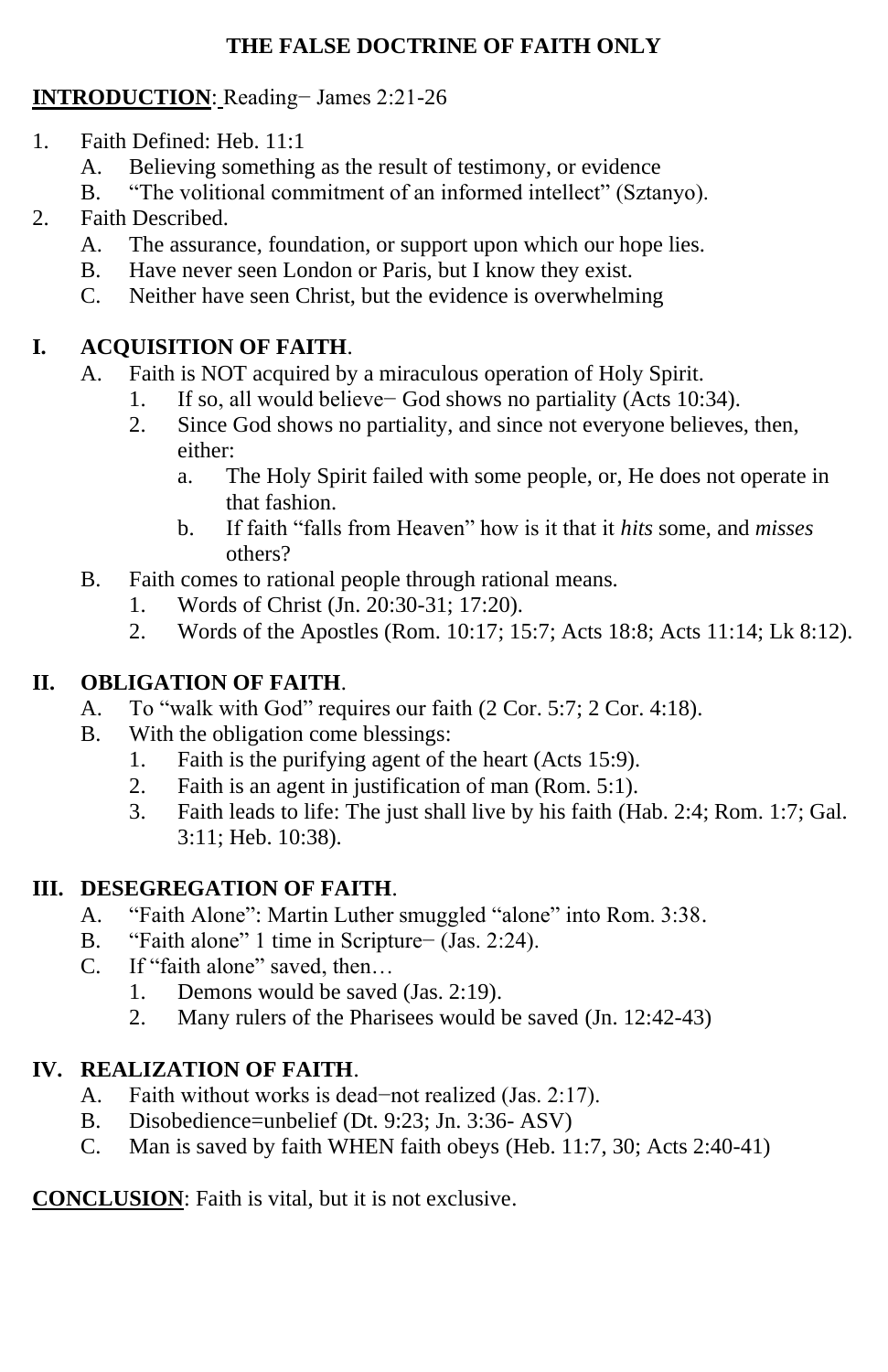### **THE EXCLUSIVENESS OF CHRISTIANITY** Frank Higginbotham (1933—2013)

Christianity was in the mind of God in eternity. In planning for the redemption of lost mankind, God planned the church. "To the intent that now unto the principalities and powers in heavenly places might be known by the church the manifold wisdom of God, According to the eternal purpose which he purposed in Christ Jesus our Lord" (Eph 3:10,11). The church and Christianity were not an afterthought of God but they were the beautiful way that God planned to offer salvation to the human family. He did not offer many ways that greatly differed but he offered one exclusive way of redemption. We see the exclusiveness when we make some comparisons.

The superiority of God's new way was pointed out by Jesus when He preached the Sermon on the Mount. In the comparisons, He made it clear that Christianity ranks much higher than any system ever advanced. Both laws were from God and served their purpose. However, God had a higher way He wanted men to follow. Jesus would say "ye have heard it said' and then follow with His higher instruction. In this way He showed the uniqueness of Christianity. The instruction of the Law permitted "an eye for an eye" but Jesus made it clear that good must be returned for evil. (Rom.12:18-22). Several like comparisons were made in this sermon. Jesus showed us that Christianity is exclusive and far above all works of men. Any one is aware of the fact that many religious ways claim to be of divine origination. Many churches have sprung up claiming that they are a part of God's eternal plan. "Except the LORD build the house, they labour in vain that build it: except the LORD keep the city, the watchman waketh but in vain" (Ps. 127:1). The church is of divine origin. The Bible claims that the Lord has only one church. (Eph.1:22,23; Eph.4:4). Human churches have human heads but the Lord's church has a divine head. (Col.1:18). Human churches are governed by human creeds but the Lord's church is governed by the Bible. (1 Pet.4:11). Human churches use human titles but the Lord's church rejects all titles. (Mt.23:9). Clearly the Lord's way is far above any way of man.

Christianity is the way that gives God's offer of salvation to men. He is the way, the truth and the life. (Jno.14:6). All men are open to enter the way that leads to life. Christianity gives instruction that makes our worship acceptable and fulfilling. It is governed by what we are permitted to do and does not become uncontrolled emotionalism. The best way of life is advanced in Christianity. Morals are taught and practiced. (Titus 2:11,12).

We are so thankful that we have been permitted to be a part of the exclusive way of Christianity. "And let the peace of God rule in your hearts, to the which also ye are called in one body; and be ye thankful" (Col 3:15).